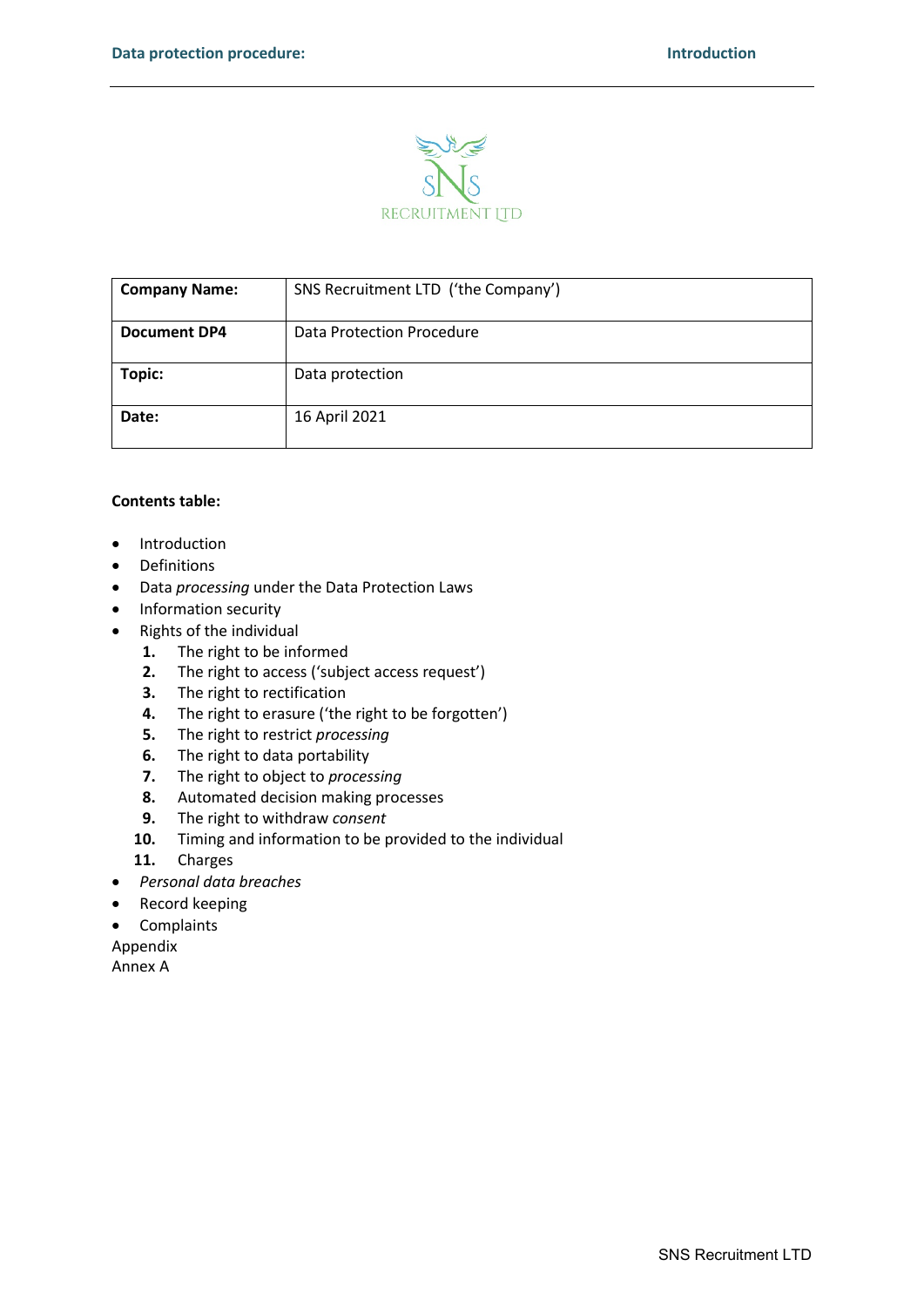All organisations that process *personal data* are required to comply with data protection legislation. This includes in particular the Data Protection Act 1998 (or its successor) and the EU General Data Protection Regulation (together the 'Data Protection Laws'). The Data Protection Laws give individuals certain rights over their *personal data* whilst imposing certain obligations on the organisations that process their data.

As a recruitment business the Company collects and processes both *personal data* and *sensitive personal data*. It is required to do so to comply with other legislation. It is also required to keep this data for different periods depending on the nature of the data.

This policy sets out the Company's procedures for implementing the Data Protection Laws. It should be read in conjunction with the REC's model Data Protection Policy.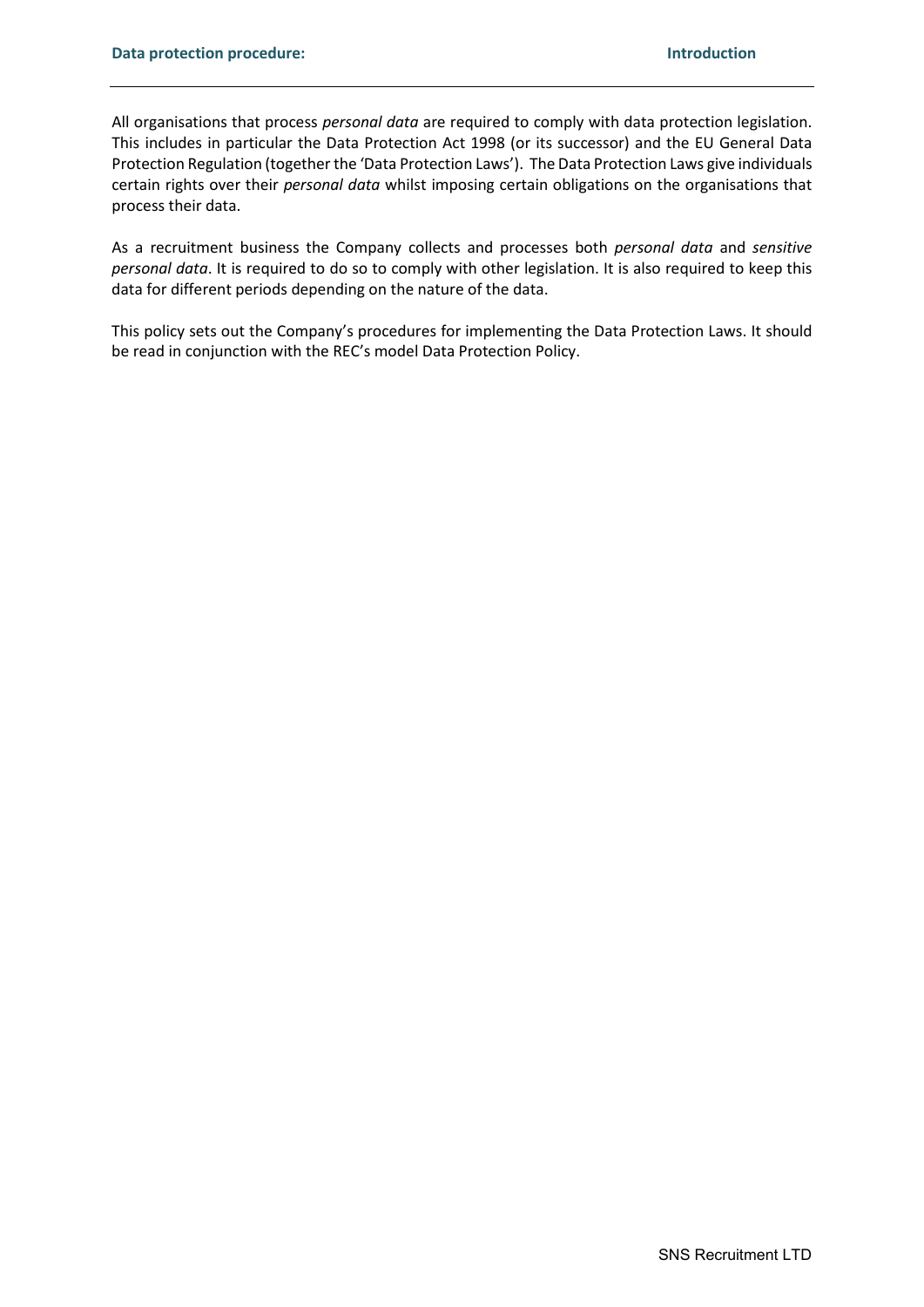In this policy the following terms have the following meanings:

**'***consent***'** means any freely given, specific, informed and unambiguous indication of an individual's wishes by which he or she, by a statement or by a clear affirmative action, signifies agreement to the *processing* of persona data relating to him or her;

**'***data controller***'** means an individual or organisation which, alone or jointly with others, determines the purposes and means of the *processing* of *personal data*;

**'***data processor***'** means an individual or organisation which processes *personal data* on behalf of the *data controller*;

**'***personal data***'**\* means any information relating to an individual who can be identified, such as by a name, an identification number, location data, an online identifier or to one or more factors specific to the physical, physiological, genetic, mental, economic, cultural or social identity of that natural person.

**'***personal data breach***'** means a breach of security leading to the accidental or unlawful destruction, loss, alteration, unauthorised disclosure of, or access to, *personal data*;

**'***processing***'** means any operation or set of operations performed on *personal data*, such as collection, recording, organisation, structuring, storage (including archiving), adaptation or alteration, retrieval, consultation, use, disclosure by transmission, dissemination or otherwise making available, alignment or combination, restriction, erasure or destruction.

**'***profiling***'** means any form of automated *processing* of *personal data* consisting of the use of *personal data* to evaluate certain personal aspects relating to an individual, in particular to analyse or predict aspects concerning that natural person's performance at work, economic situation, health, personal preferences, interests, reliability, behaviour, location or movements;

**'***pseudonymisation***'** means the *processing* of *personal data* in such a manner that the *personal data* can no longer be attributed to an individual without the use of additional information, provided that such additional information is kept separately and is subject to technical and organisational measures to ensure that the *personal data* are not attributed to an identified or identifiable individual;

**'***sensitive personal data***'**\* means *personal data* revealing racial or ethnic origin, political opinions, religious or philosophical beliefs, or trade union membership, and the *processing* of genetic data, biometric data, data concerning health, an individual's sex life or sexual orientation and an individual's criminal convictions.

\* For the purposes of this policy we use the term '*personal data*' to include '*sensitive personal data*' except where we need to refer to *sensitive personal data* specifically.

**'***supervisory authority***'** means an independent public authority which is responsible for monitoring the application of data protection. In the UK the *supervisory authority* is the Information Commissioner's Office (ICO).

**All of these definitions are italicised throughout this policy to remind the reader that they are defined terms.**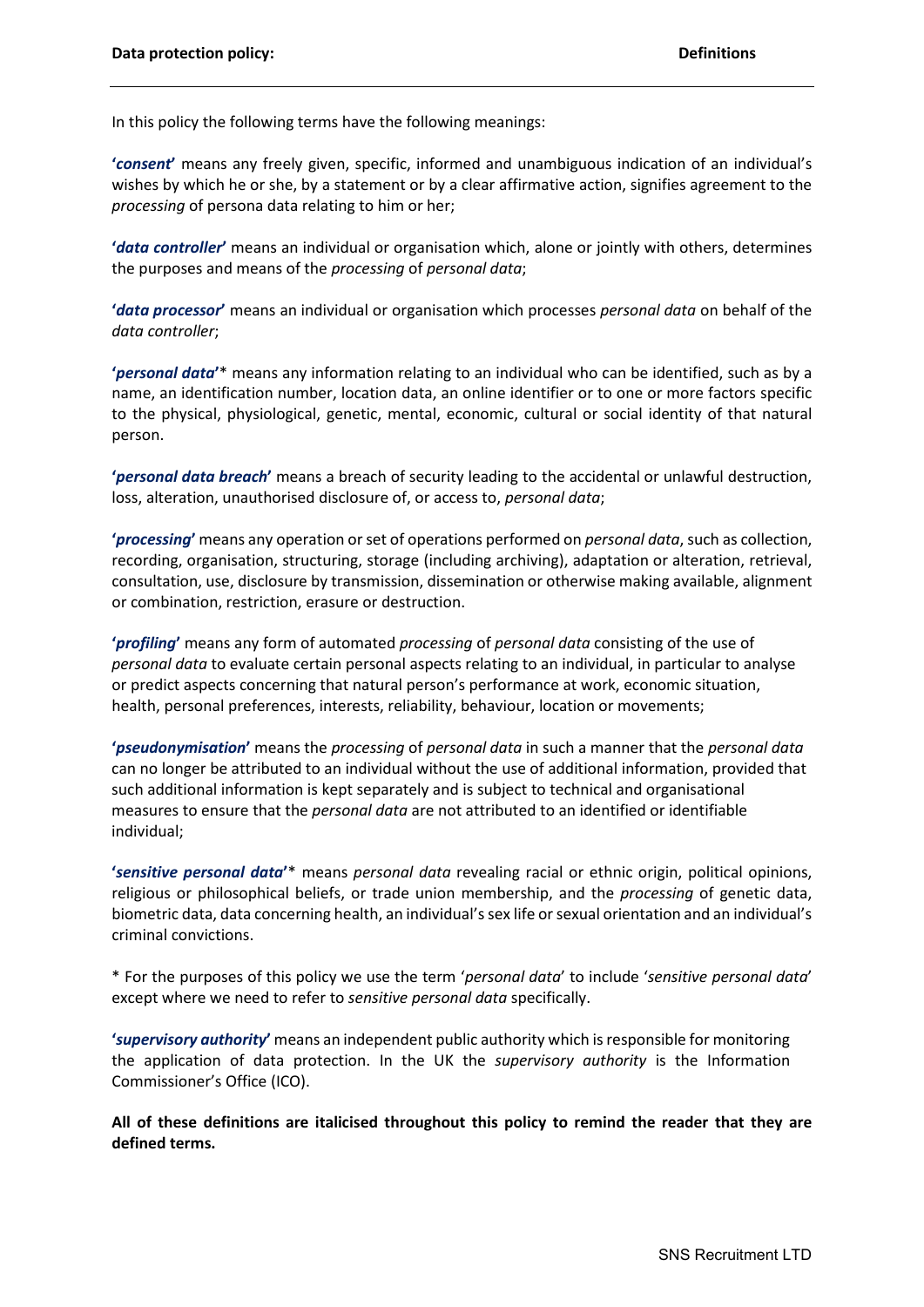The Company processes *personal data* in relation to its own staff, work-seekers and individual client contacts and is a *data controller* for the purposes of the Data Protection Laws. The Company has registered with the ICO and its registration number is ZA516733.

The Company may hold *personal data* on individuals for the following purposes:

- Staff administration;
- Advertising, marketing and public relation;
- Accounts and records;
- Administration and *processing* of work-seekers' *personal data* for the purposes of providing workfinding services, including *processing* using software solution providers and back office support;
- Administration and *processing* of clients' *personal data* for the purposes of supplying/introducing work-seekers.

The Company will only process *personal data* where it has a legal basis for doing so (see Annex A). Where the Company does not have a legal reason for *processing personal data* any *processing* will be a breach of the Data Protection Laws.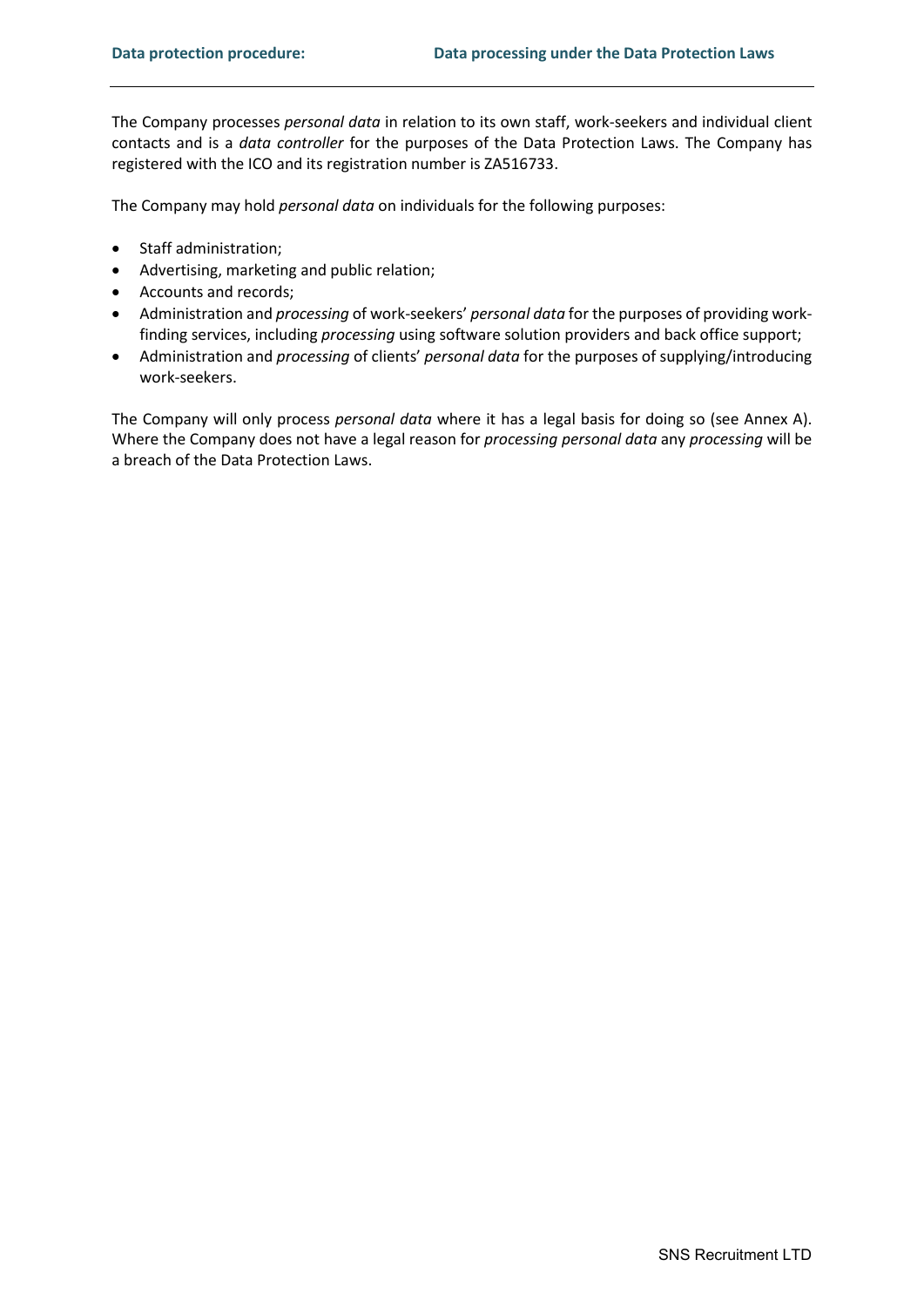Only those listed in the Appendix are permitted to add, amend or delete personal data from the Company's database(s) ('database' includes paper records or records stored electronically).

All Company staff are responsible for notifying those listed in the Appendix where information is known to be old, inaccurate or out of date or a request for erasure, access, rectification or restriction of *processing* has been received from the individual. Company staff are also responsible for notifying those listed in the Appendix where any request for data portability, objection to *processing* or where *consent* to process has been withdrawn and has been received from the individual.

The incorrect *processing* of *personal data* e.g. sending an individual's details to the wrong person, allowing unauthorised persons access to personal data, sending information out for purposes for which the individual did not give their *consent*, or not having a lawful reason to process personal data, may give rise to a breach of contract and/or negligence leading to a claim against the Company for damages from an employee, work-seeker or client contact.

**A failure to observe the contents of this procedure policy will be treated as a disciplinary offence.**

In addition all Company staff should ensure that adequate security measures are in place to limit the risk of *personal data breaches*. For example:

- Staff should lock their computer screens when they are not in use.
- All personal data collected via a company or personal device for the purposes of providing the Company's services, should be processed through the Company's CRM.
- Staff should not disclose their passwords to anyone.
- Email should be used with care. Company staff must ensure that emails are sent only to the intended recipient/s. Where Company staff send an email in error then the email must be recalled immediately and Company staff must inform those listed in the Appendix of the error so that any risk of a *personal data breach* can be limited.
- Personnel files (whether for internal staff or work-seekers) and other personal data should be stored securely to prevent unauthorised access. They should not be removed from their usual place of storage without good reason.
- Personnel files (whether for internal staff or work-seekers) should always be locked away when not in use and when in use should not be left unattended.
- Personal data should only be stored for the periods set out in the Company's data retention policy.
- *Processing* includes the destruction or disposal of personal data. Therefore staff should take care to destroy or dispose of personal data safely and securely. Such material should be shredded or stored as confidential waste awaiting safe destruction.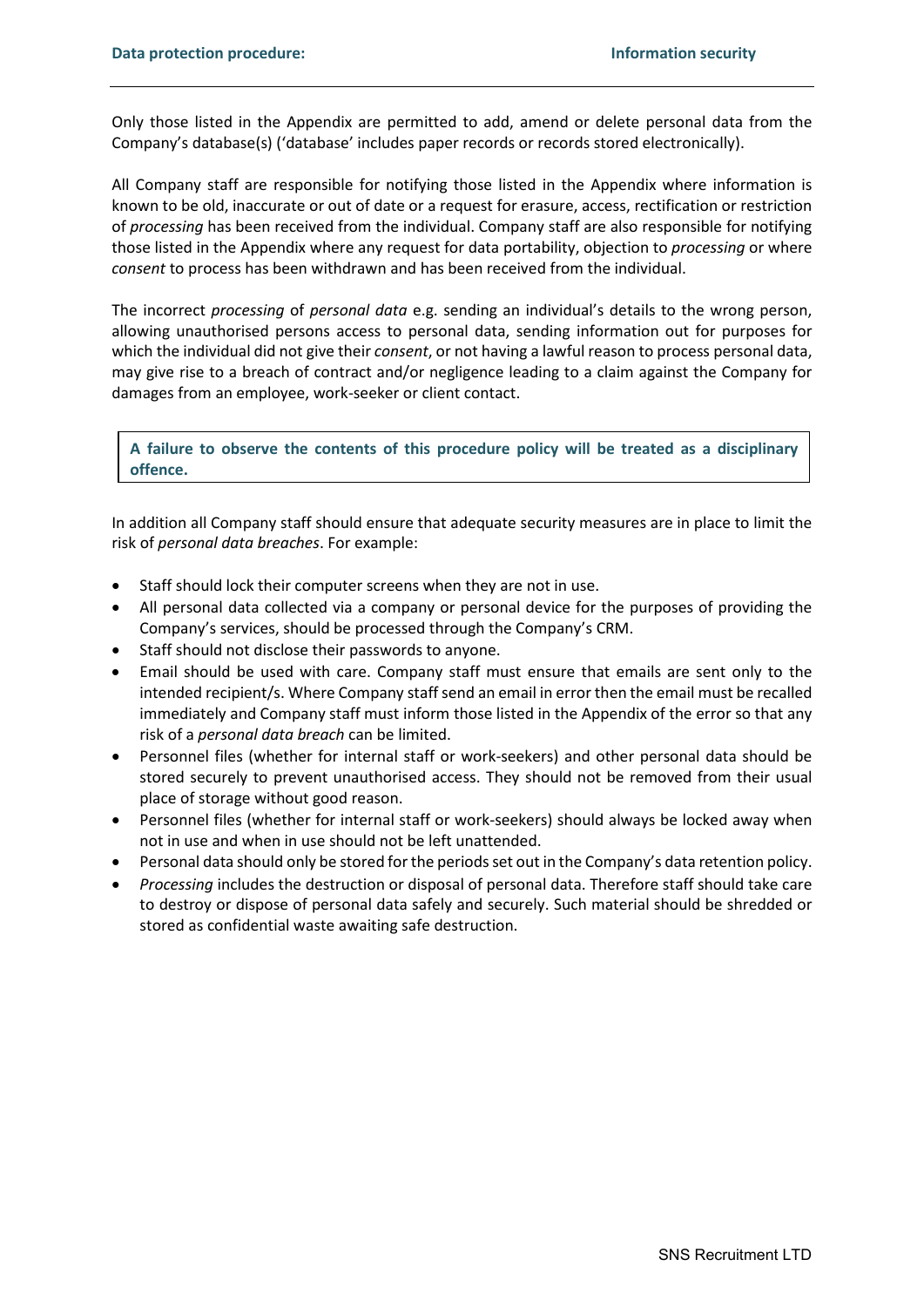An individual has the following rights under the Data Protection Laws:

- 1. The right to be informed of what information the Company holds on them this is typically given to the individual in a privacy notice;
- 2. The right of access to any personal data that the Company holds on them this is usually referred to as a 'subject access request';
- 3. The right to rectification of personal data that the individual believes is either inaccurate or incomplete;
- 4. The right to erasure of their personal data in certain circumstances;
- 5. The right to restrict *processing* of their personal data;
- 6. The right to data portability of their personal data in specific circumstances;
- 7. The right to object to the *processing* of their personal data where it is based on either a legitimate interest or a public interest;
- 8. The right not to be subjected to automated decision making and *profiling*; and
- 9. The right to withdraw *consent* where it was relied upon to process their personal data.

# **1. The right to be informed**

Any individual whose *personal data* is processed by the Company will have the right to be informed about such *processing*. They will have the right to be informed about who, what, where and why the data is processed. This information should be delivered in a privacy notice, in writing and where appropriate electronically. Depending on where the personal data are being collected, an individual may be directed to the Company's website privacy notice or be given a copy of a privacy notice. This privacy notice should be issued in instances where either:

- a) the Company collects/processes data directly from the individual; or
- b) the Company has not collected/processed the data from the individual directly.

The privacy notice should include the information set out in Table 1 (below).

In addition:

- a) Where personal data has been collected **from the individual** the privacy notice will need to be issued at the point the data is collected. Where the Company intends to further process the personal data for a purpose other than that for which the personal data was collected, the Company shall provide the individual, prior to that further *processing*, with information on that other purpose and with any relevant further information in an updated privacy notice.
- b) Where personal data has **not been obtained from the individual**, the Company shall provide the privacy notice within a reasonable period after obtaining the personal data, but at the latest within one month, having regard to the specific circumstances in which the personal data are processed. If the personal data are to be used to communicate with the individual then the privacy notice will be issued at the time of the first communication with the individual. If a disclosure to another recipient is envisaged, then the privacy notice will be issued to the individual at the latest when the personal data are first disclosed.

Company staff will be responsible for issuing privacy notices to individuals whose personal data is processed by the Company in the timeframes and circumstances mentioned above.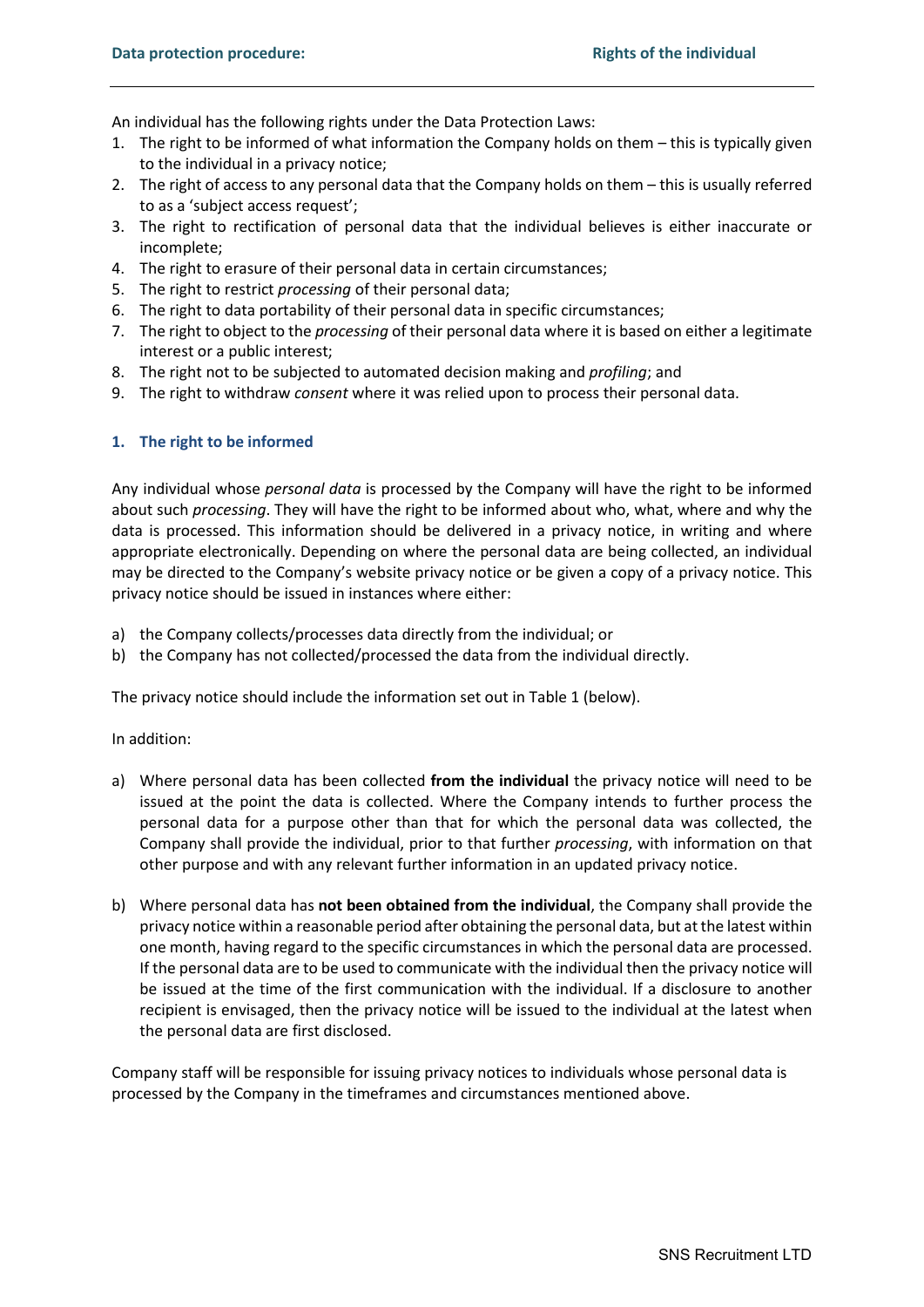# **Table 1: Privacy information to be given to the individual**

|                                                                                                                                                                                         | Where the Company<br>collects data from the<br>individual: | Where personal data<br>has<br>not<br>been<br>obtained from the<br>individual: |
|-----------------------------------------------------------------------------------------------------------------------------------------------------------------------------------------|------------------------------------------------------------|-------------------------------------------------------------------------------|
| The identity and contact details of the Company and where<br>applicable the controller's representatives and/or data<br>protection officer.                                             | Yes (Y)                                                    | Y                                                                             |
| The purposes of processing and the legal basis for the<br>processing.                                                                                                                   | Y                                                          | Y                                                                             |
| The legitimate interest of the data controller or third party,<br>where applicable.                                                                                                     | Y                                                          | Y                                                                             |
| The categories of personal data.                                                                                                                                                        | No(N)                                                      | Y                                                                             |
| Recipients or categories of recipients of personal data.                                                                                                                                | Y                                                          | Y                                                                             |
| Details of transfers to third countries and the safeguards in<br>place.                                                                                                                 | Y                                                          | Y                                                                             |
| The retention period of the data or the criteria used to<br>determine the retention period.                                                                                             | Y                                                          | Y                                                                             |
| The existence of individual's rights including the right of<br>access, rectification, erasure, restriction of processing,<br>objection to processing and the right to data portability. | Y                                                          | Y                                                                             |
| The existence of the right to withdraw consent where it has<br>been given and relied upon.                                                                                              | Y                                                          | Y                                                                             |
| The right to lodge a complaint with the Information<br>Commissioner's Office or any other relevant supervisory<br>authority.                                                            | Y                                                          | Y                                                                             |
| The source the personal data originates from and whether it<br>came from publicly accessible sources.                                                                                   | N                                                          | Y                                                                             |
| Whether the provision of personal data form part of a<br>statutory or contractual requirement or obligation and<br>possible consequences of failing to provide the personal<br>data.    | Y                                                          | N                                                                             |
| The existence of automated decision-making, including<br>profiling and information about how decisions are made, the<br>significance and the consequences.                              | Y                                                          | Y                                                                             |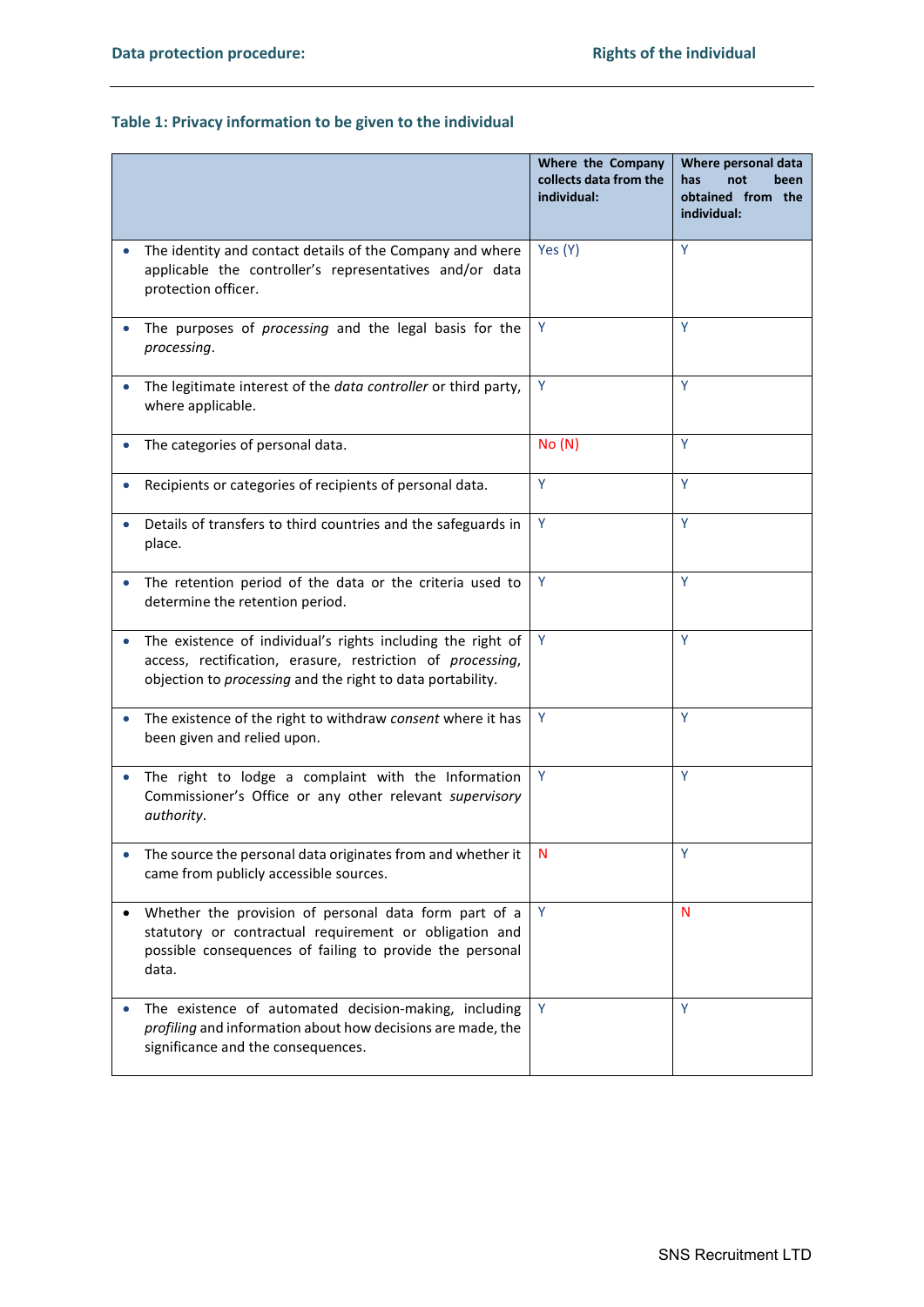# **2. The right to access ('subject access request')**

Individuals are entitled to obtain access to their personal data on request, free of charge except in certain circumstances.

An individual will be entitled to the following information:

- Confirmation that their personal data is or is not being processed;
- Access to the personal data undergoing *processing*;
- The purposes of the *processing*;
- The categories of personal data concerned;
- The recipients or categories of recipient to whom the personal data have been or will be disclosed, in particular recipients in third countries or international organisations;
- Where possible, the envisaged period for which the personal data will be stored, or, if not possible, the criteria used to determine that period;
- The existence of the right to request from the Company rectification or erasure of personal data or restriction of *processing* of personal data concerning the individual or to object to such *processing*;
- The right to lodge a complaint with the ICO or any other relevant *supervisory authority*;
- Where the personal data are not collected from an individual, any available information as to the source of that information;
- The existence of automated decision-making, including *profiling*, based on a public interest or a legitimate interest and, at least in those cases, meaningful information about the logic involved, as well as the significance and the envisaged consequences of such *processing* for the individual.

If the Company transfers the individual's personal data to a third country or to an international organisation, the individual shall have the right to be informed of the appropriate safeguards in place relating to the transfer.

If the Company processes a large quantity of information concerning the individual making the request, the Company might request that the individual specify the information or *processing* activities to which the request relates to specifically before the information is delivered. If such a request is required by the Company then it shall be delivered promptly to the individual, taking into consideration the timeframes that subject access requests must be completed.

The individual's right to access their information shall not adversely affect the rights and freedoms of others and they will not be able to access the personal data of third parties without the explicit *consent* of that third party or if it is reasonable in all the circumstances to comply with the request without that third party's *consent*, taking into consideration any means to redact the personal data of any third party. Persons listed in the Appendix will decide whether it is appropriate to disclose the information to the individual on a case by case basis. This decision will involve balancing the individual's right of access of their personal data against the third party's rights in respect of their own personal data.

**Note:** an individual might not label their subject access request as such. Therefore Company staff should always consider whether a request is a subject access request even when not called that. If in doubt, refer to the persons listed in the Appendix.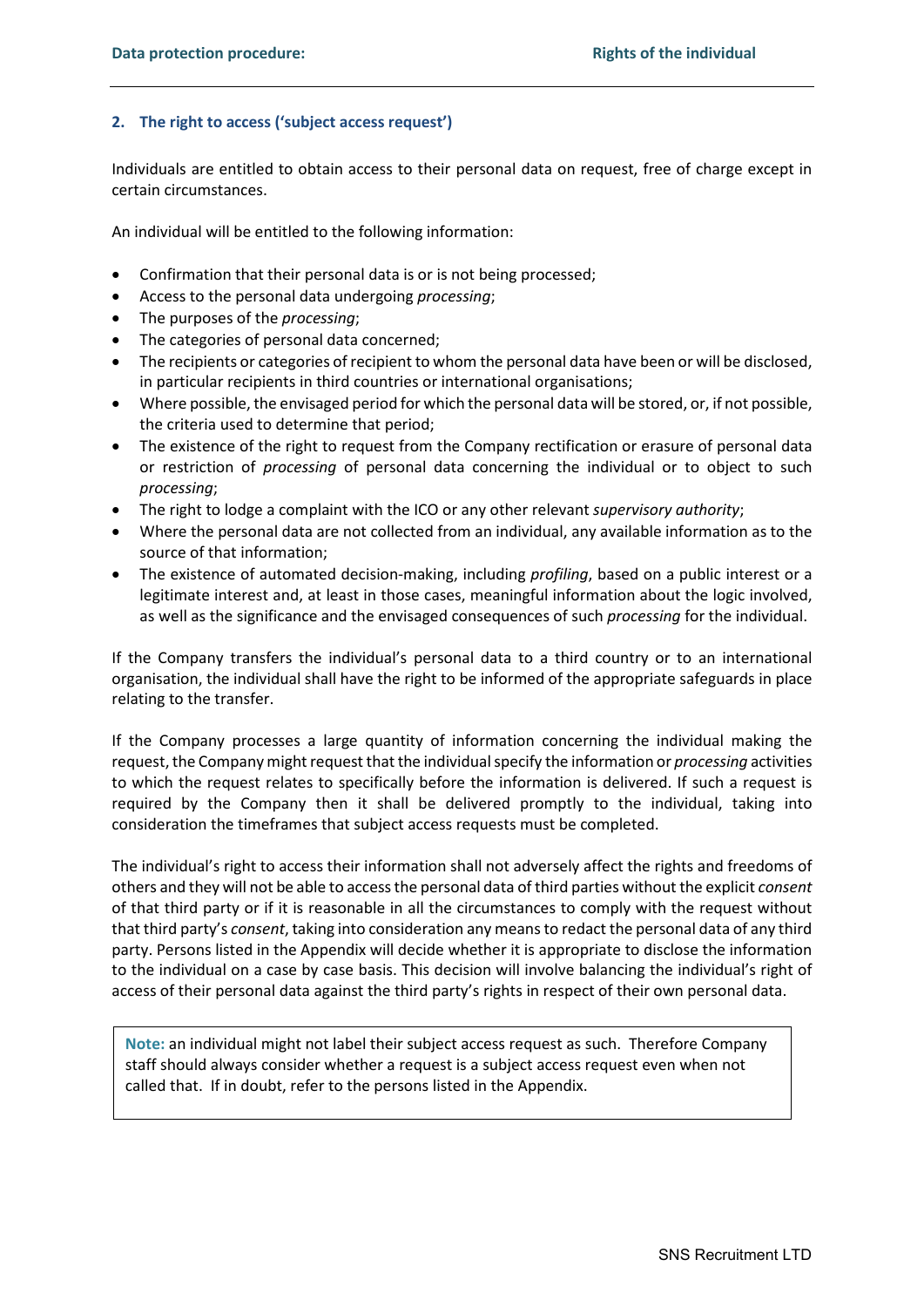# **3. The right to rectification**

An individual, or another *data controller* acting on an individual's behalf, has the right to obtain from the Company rectification of inaccurate or incomplete personal data concerning him or her. The Company must act on this request without undue delay.

Taking into account the purposes of the *processing*, the individual shall have the right to have incomplete *personal data* completed, including by means of providing a supplementary statement stating what they would require to be completed.

The Company shall communicate any rectification of *personal data* to each recipient to whom the *personal data* have been disclosed, unless this proves impossible or involves disproportionate effort. The Company shall inform the individual about those recipients if he or she requests it.

Where the Company, acting as a *data processor*, receives information from a *data controller* to rectify an individual's *personal data*, then the Company shall comply with this request unless this proves impossible or involves disproportionate effort.

In circumstances where the Company is unable to comply with the request as it proves impossible or involves disproportionate effort, the Company will document this in a privacy impact assessment or similar.

# **4. The right to erasure ('right to be forgotten')**

An individual shall have the right to obtain from the Company, acting as *data controller*, the erasure of *personal data* concerning him or her without undue delay. The Company will be obliged to erase the individual's *personal data* without undue delay where one of the following grounds apply:

- The *personal data* are no longer necessary in relation to the purposes for which they were collected or otherwise processed;
- An individual withdraws *consent* on which the *processing* is based, and where there is no other legal ground for the *processing*;
- An individual objects to the *processing* (based on either a public interest or a legitimate interest) and there are no overriding legitimate grounds for the *processing*, or an individual objects to the *processing* for direct marketing purposes (including *profiling* related to direct marketing);
- The *personal data* have been unlawfully processed;
- The *personal data* have to be erased for compliance with a legal obligation; or
- The *personal data* have been collected in relation to the offer of information society services to a child.

Where the Company, acting as *data controller*, has made the *personal data* public and is obliged to erase that *personal data*, the Company, taking into account available technology and the cost of implementation, shall take reasonable steps, including technological measures, to inform *data controllers* which are *processing* the *personal data* that an individual has requested the erasure by such controllers of any links to, or copy or replication of, those *personal data*.

The Company will not be obliged to erase information to the extent that *processing* is necessary:

• For exercising the right of freedom of expression and information;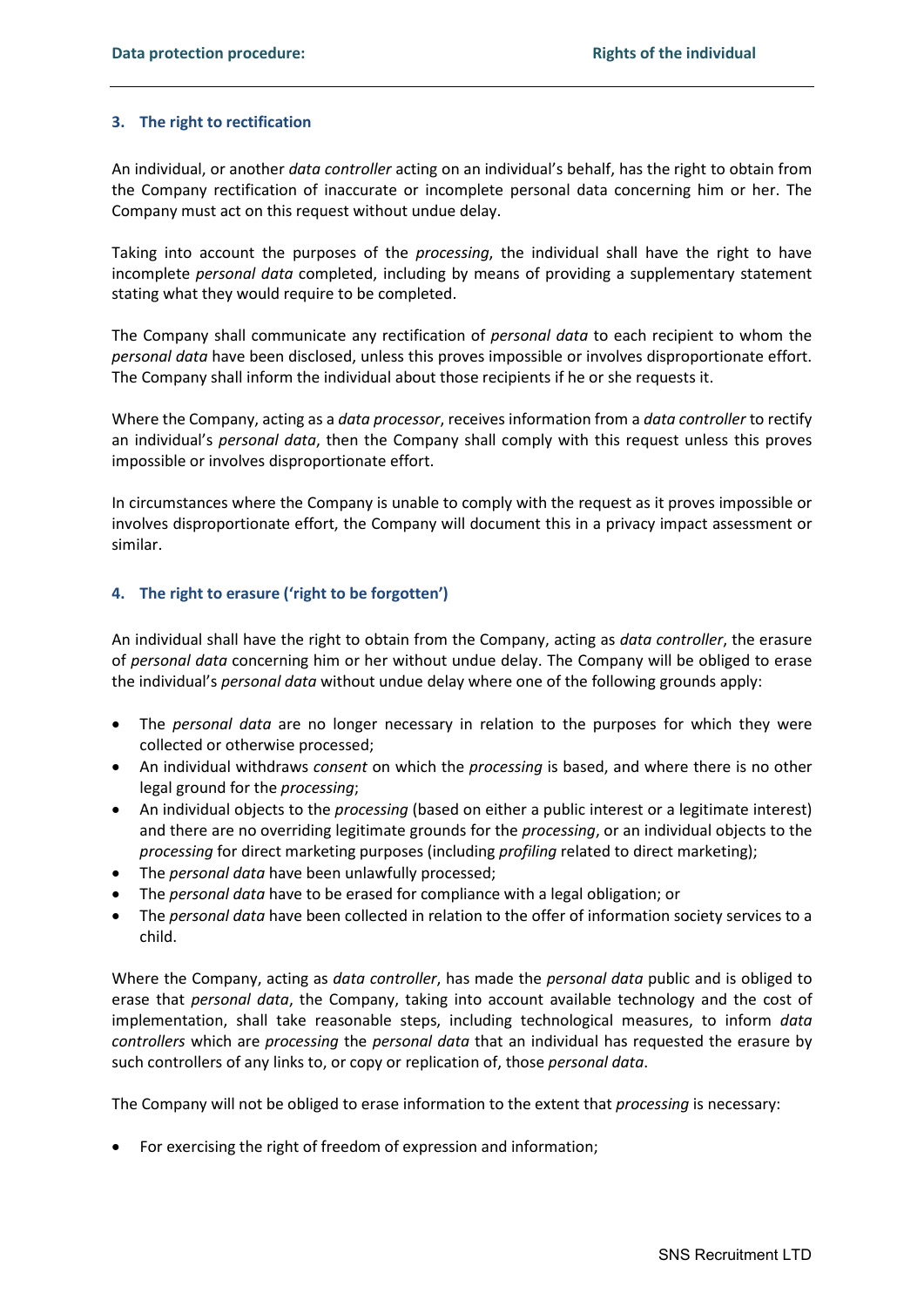- For compliance with a legal obligation which requires *processing*, or for the performance of a task carried out in the public interest or in the exercise of official authority vested in the Company acting as controller;
- For reasons of public interest in the area of public health;
- For archiving purposes in the public interest, scientific or historical research purposes or statistical purposes; or
- For the establishment, exercise or defence of legal claims.

The Company shall communicate any erasure of *personal data* to each recipient to whom the *personal data* have been disclosed, unless this proves impossible or involves disproportionate effort. The Company shall inform the individual about those recipients if an individual requests it.

Where the Company, acting as a *data processor*, receives information from a *data controller* to erase an individual's *personal data* the Company shall comply with this request, unless this proves impossible or involves disproportionate effort.

In circumstances where the Company is unable to comply with the request as it proves impossible or involves disproportionate effort, the Company will document this in a privacy impact assessment or similar.

#### **5. The right to restrict** *processing*

An individual will have the right to obtain from the Company, acting as a *data controller*, the restriction of processing his or her personal data where one of the following applies:

- The accuracy of the *personal data* is contested by the individual, for a period enabling the Company to verify the accuracy of the *personal data*;
- The *processing* is unlawful and the individual opposes the erasure of the *personal data* and requests the restriction of their use instead;
- The Company no longer needs the *personal data* for the purposes of the *processing*, but they are required by an individual for the establishment, exercise or defence of legal claims;
- The individual has objected to *processing* (on the grounds of a public interest or legitimate interest) pending the verification whether the legitimate grounds of the Company override those of the individual.

Where *processing* has been restricted, such *personal data* shall, with the exception of storage, only be processed with the individual's *consent* or for the establishment, exercise or defence of legal claims or for the protection of the rights of another natural or legal person or for reasons of important public interest.

Where an individual who has successfully asked for their *personal data* to be restricted, then the Company will inform the individual before such a restriction is lifted.

The Company shall communicate any restriction of *processing* to each recipient to whom the *personal data* have been disclosed, unless this proves impossible or involves disproportionate effort. The Company shall inform the individual about those recipients if he or she requests it.

Where the Company, acting as a *data processor*, receives information from a *data controller* to restrict *processing* an individual's *personal data*, the Company shall comply with this request, unless this proves impossible or involves disproportionate effort.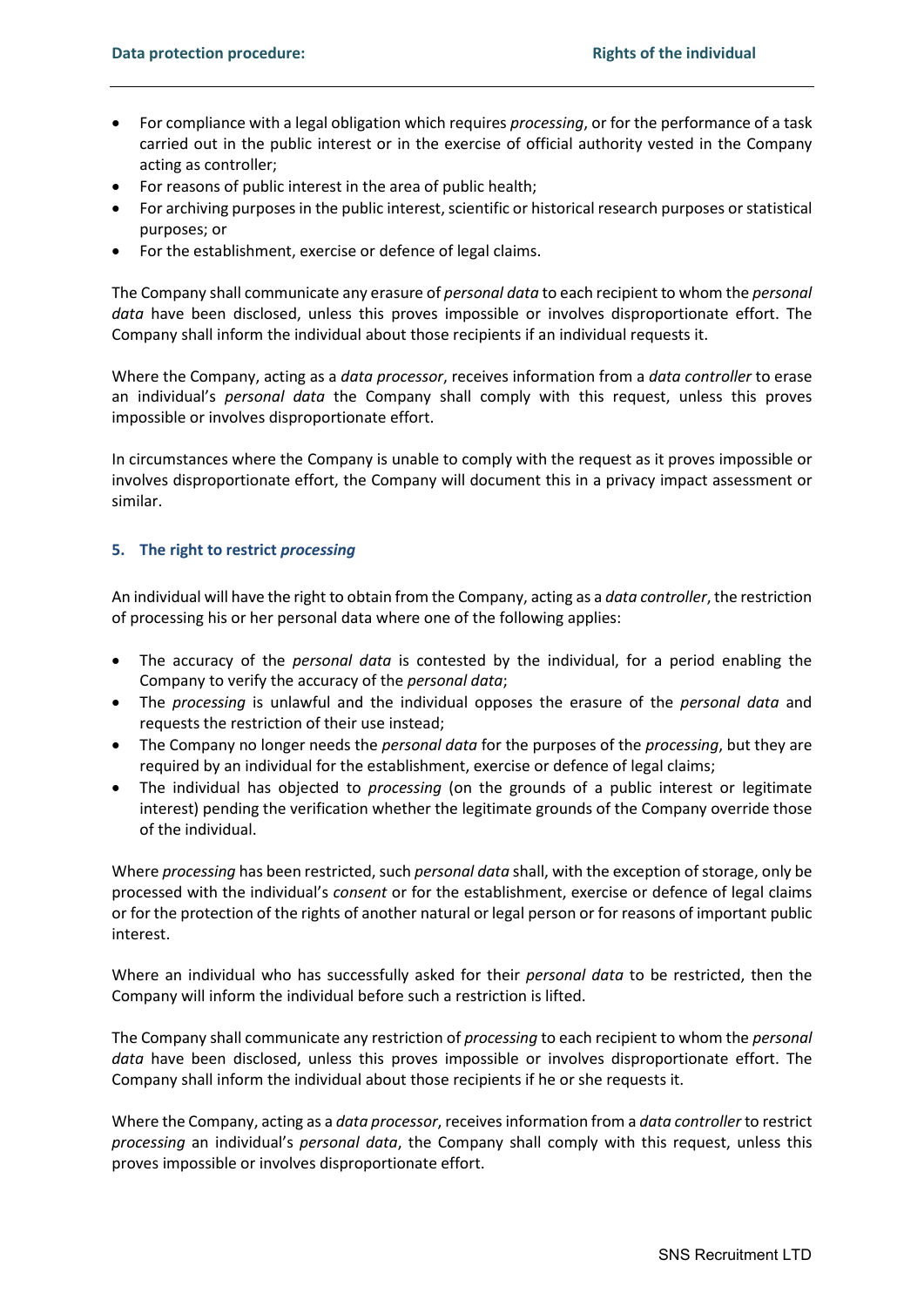In circumstances where the Company is unable to comply with the request as it proves impossible or involves disproportionate effort, the Company will document this in a privacy impact assessment or similar.

## **6. The right to data portability**

An individual has the right to receive any *personal data* concerning him or her, which he or she has provided to the Company, in a structured, commonly used and machine-readable format and have the right to transmit those data to another *data controller* where:

- The *processing* is based on the individual's *consent* or a contract; and
- The *processing* is carried out by automated means.

Company staff will advise those listed in the Appendix when they receive a request to port data. Those listed in the Appendix will be responsible for identifying if the above circumstances are satisfied for the purposes of porting the data to the individual and/or another *data controller*.

For the avoidance of doubt, there is no obligation to port *personal data* that is not kept by automated means by the Company.

## **7. The right to object to** *processing*

An individual, has the right to object to their *personal data* being processed or profiled based on a public interest or a legitimate interest.

Where the Company receives an objection to *processing* or *profiling* on the above, those listed in the Appendix will ensure that the *processing* and/or *profiling* ceases unless such persons can establish compelling grounds to continue to process the *personal data*. If this is the case those persons listed in the Appendix will document this in a privacy impact assessment or similar.

#### **8. Automated decision making processes**

An individual has the right not to be subjected to an automated decision making process, including *profiling*, that produces a legal effect or a similarly significant effect on the individual.

However, it is possible to subject an individual to automated decision making processes, including *profiling*, where:

- a) It is necessary for entering into or performance of a contract between the employer and the individual;
- b) It is authorised by law; or
- c) The individual has given their explicit *consent*.

Where a) and c) apply the Company will ensure that suitable measures are in place to safeguard the individual's rights and freedoms and legitimate interests, under both Data Protection Laws and the Human Rights Act 1998, before this type of *processing* occurs for *personal data*.

Where a) to c) apply the Company will only process *sensitive personal data* where the Company has received either the explicit *consent* to do so or there is a substantial public interest to do so. Again the Company will ensure that suitable measures are in place to safeguard the individual's rights and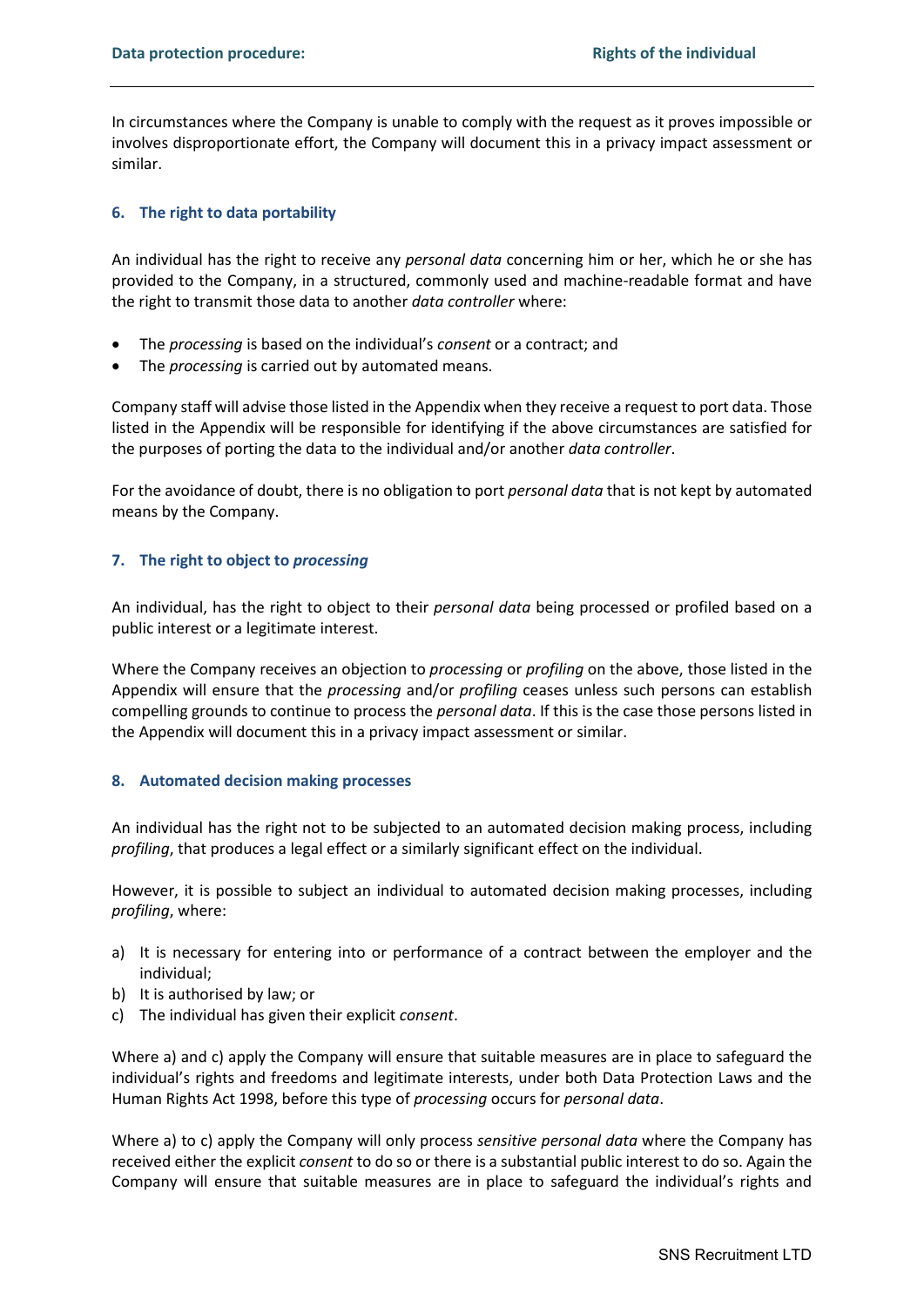freedoms and legitimate interests, under both Data Protection Laws and the Human Rights Act 1998, before this type of *processing* occurs for *sensitive personal data*.

The safeguarding measures include:

- Conducting a risk assessment as to what risks are posed to the individual's rights and freedoms;
- Ensuring where the automated decision making process is necessary for entering into or performance of a contract, that this is documented clearly by the Company;
- Ensuring where explicit *consent* is given this is documented clearly by the Company; and
- Include any other measures that your Company will implement.

Company staff will be responsible for implementing the above safeguarding measures.

## **9. The right to withdraw** *consent*

Where the Company relies on an individual's *consent* to process their *personal data* then the Company will advise the individual that they have the right to withdraw his or her *consent* at any time.

Any Company staff who receives a request from an individual to withdraw their *consent* to *processing*  their data will be responsible for *processing* the individual's request further.

## **10. Timing and information to be provided to the individual**

The Company shall provide information on action taken or not taken with regards to the individual data protection rights, set out in paragraphs 1 to 9 inclusive, without undue delay and in any event **within one month of receipt of the request**. Where the Company does take action, then it may, where necessary, extend this period by a further two months, taking into account the complexity and number of the requests. Those persons listed in the Appendix shall inform an individual of any extension within one month of receipt of the request, together with the reasons for the delay. Where the Company does not take action on the request of the individual then those persons listed in the Appendix will inform him or her on the possibility of lodging a complaint with the ICO and seeking a judicial remedy.

#### **11. Charges**

Where requests from an individual are manifestly unfounded or excessive, in particular because of their repetitive character, the Company may either:

- Charge a reasonable fee taking into account the administrative costs of providing the information or communication or taking the action requested; or
- Refuse to act on the request.

The Company must demonstrate whether the request is manifestly unfounded or excessive. Those listed in the Appendix will be responsible for demonstrating this.

Where the individual makes the request by electronic means the Company shall provide the information in a commonly used electronic form, unless otherwise requested by the individual.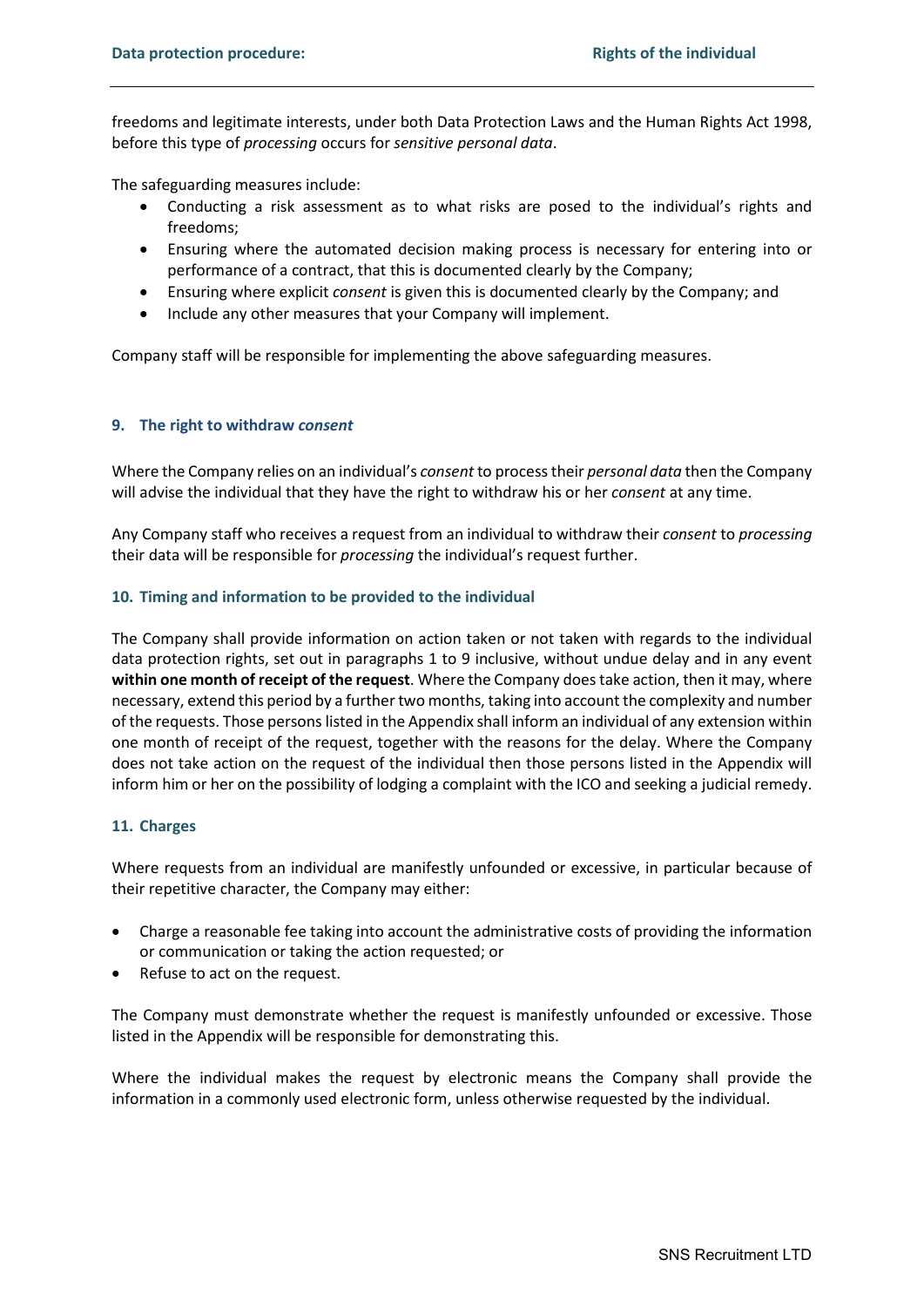The Company will need to act on any *personal data* protection breach it suspects or knows of when acting as either a *data controller* or a *data processor*.

Company staff must inform those persons listed in the Appendix where a *personal data* breach has either been reported to him or her or they themselves have identified a *personal data breach*.

## **1.** *Personal data* **breaches where the Company is the** *data controller***:**

Those listed in the Appendix will take measures to establish whether or not a *personal data breach*  has occurred. Those persons will:

- Conduct a risk assessment as to what level of risk the *personal data breach* poses/has occurred;
- Conduct any relevant interviews or investigations of the Company's practices and/or Company staff to assess how the *personal data breach* occurred;
- Implement measures and take steps to limit, contain and recover the breach;
- Include any other measures that your Company will implement

Unless the *personal data breach* is unlikely to result in a risk to the rights and freedoms of an individual, then those listed in the Appendix will be responsible for alerting the ICO of any *personal data breach* without undue delay, but no later than 72 hours after having become aware of the Company's *personal data breach*. Where it is not possible to inform the ICO in this time those listed in the Appendix will be responsible for explaining to the ICO the reasons for the delay.

If the *personal data breach* happens outside the UK then those listed in the Appendix will be responsible for alerting the relevant *supervisory authority* in the effected jurisdiction.

If those listed in the Appendix are not able to provide the ICO/other relevant *supervisory authority* with all the relevant information related to the *personal data breach* then those persons shall provide the information in phases without undue further delay.

Those listed in the Appendix will be responsible for documenting any *personal data breaches*, including:

- The facts relating to the *personal data breach* including any investigations undertaken or statements taken from the Company's staff;
- The effects of the *personal data breach*; and
- The remedial action taken.

# **2.** *Personal data breaches* **where the Company is the** *data processor***:**

Those listed in the Appendix will be responsible for alerting the relevant *data controller* as to the *personal data breach* that has been identified as soon as they are aware of the breach, having particular regard to any contractual obligations the Company has with the *data controller*.

#### **3. Communicating** *personal data breaches* **to individuals**

Where a *personal data breach* has been identified, which results in a high risk to the rights and freedoms of individuals, those listed in the Appendix will be responsible for informing those individuals effected by the *personal data breach* without undue delay.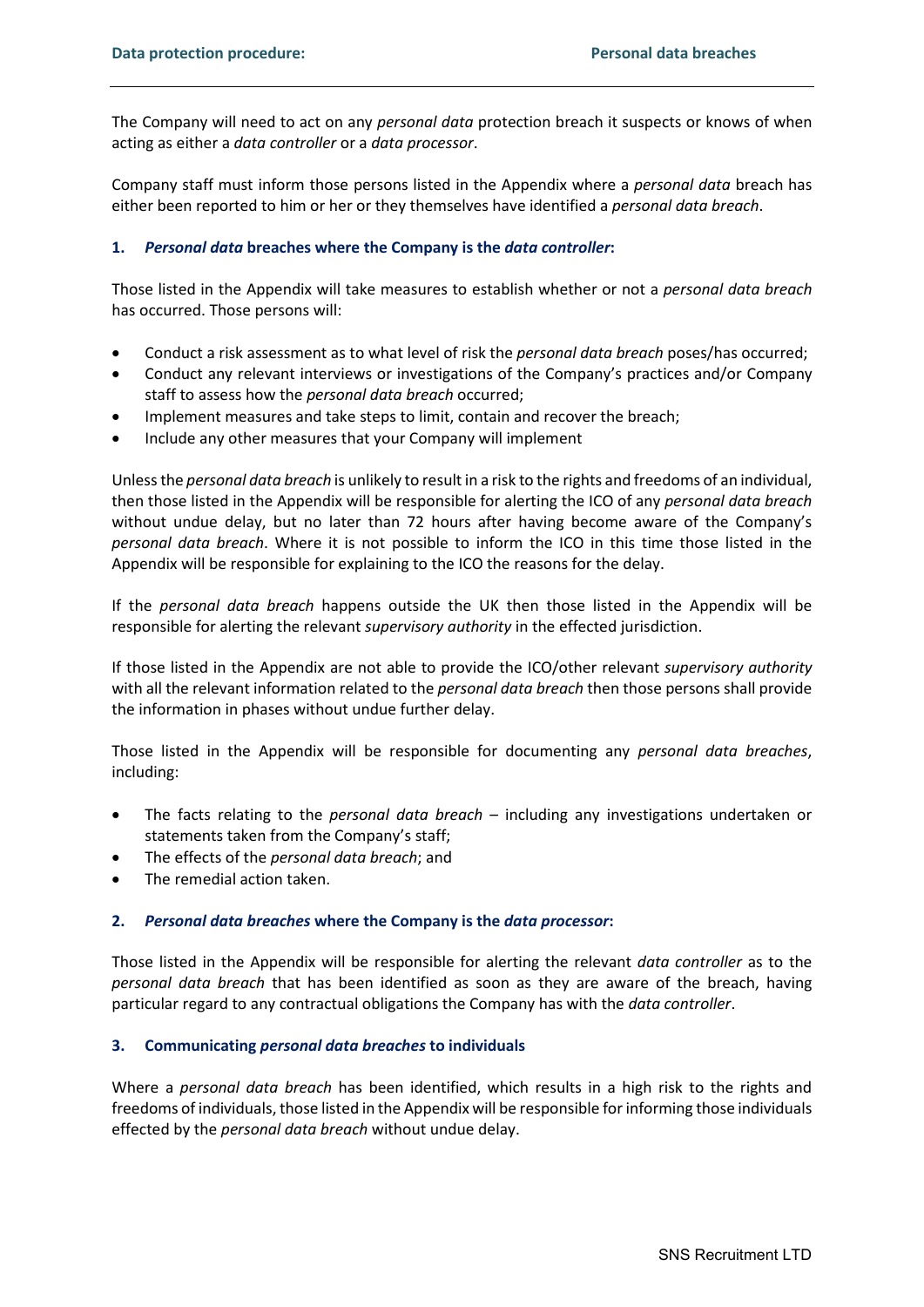For the avoidance of doubt there will be no need to inform individuals of a *personal data breach* where:

- The Company has implemented appropriate technical and organisational protection measures to use the *personal data* affected by the breach, in particular to make the *personal data* unintelligible to any person who is not authorised to access it, such as encryption.
- The Company has taken subsequent measures which ensure that the high risk to the rights and freedoms of the individual is no longer likely to materialise.
- It would involve disproportionate effort to tell all affected individuals. Instead, those listed in the Appendix shall, on behalf of the Company, make a public communication or similar measure to tell all affected individuals.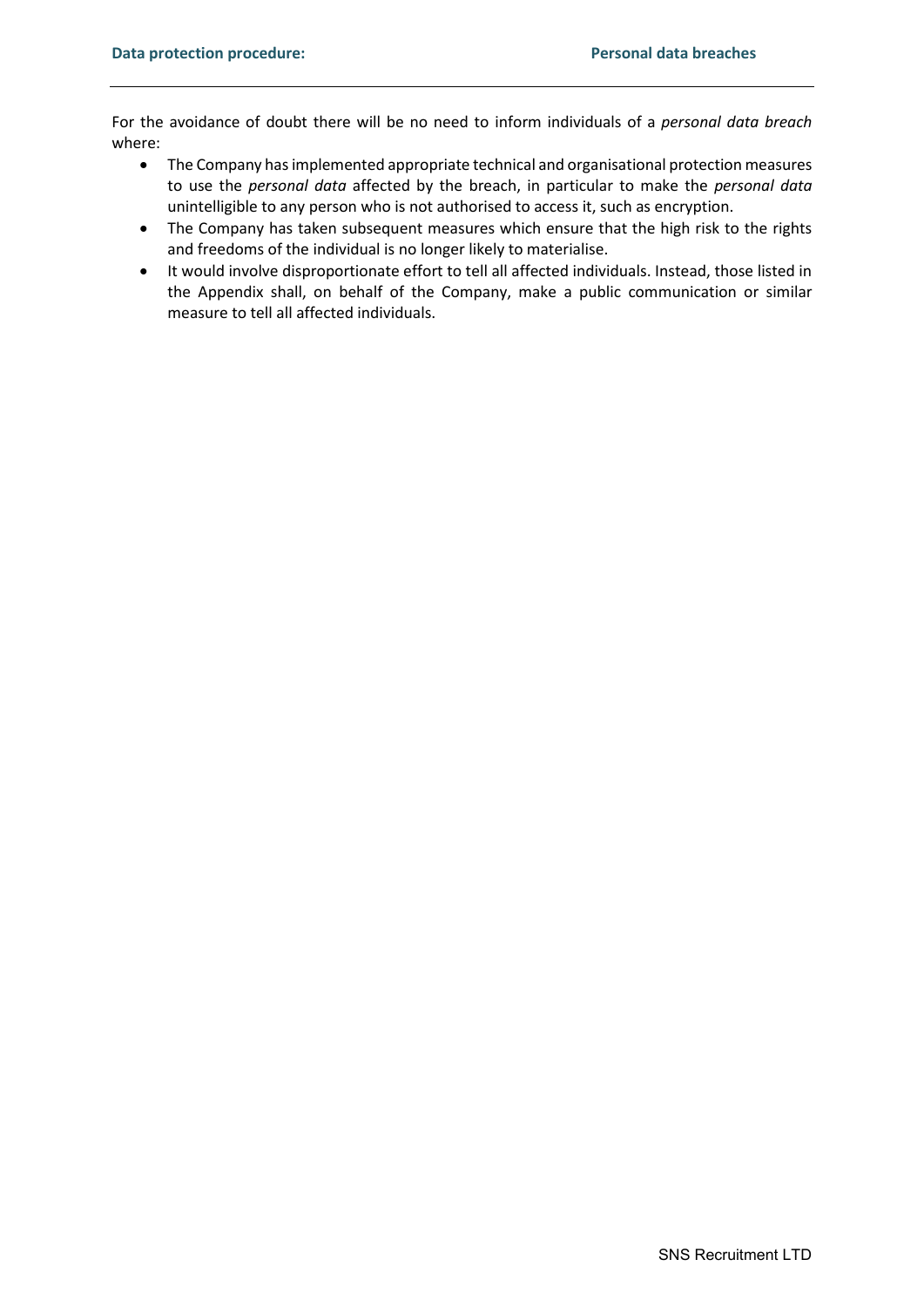

#### SNS Recruitment LTD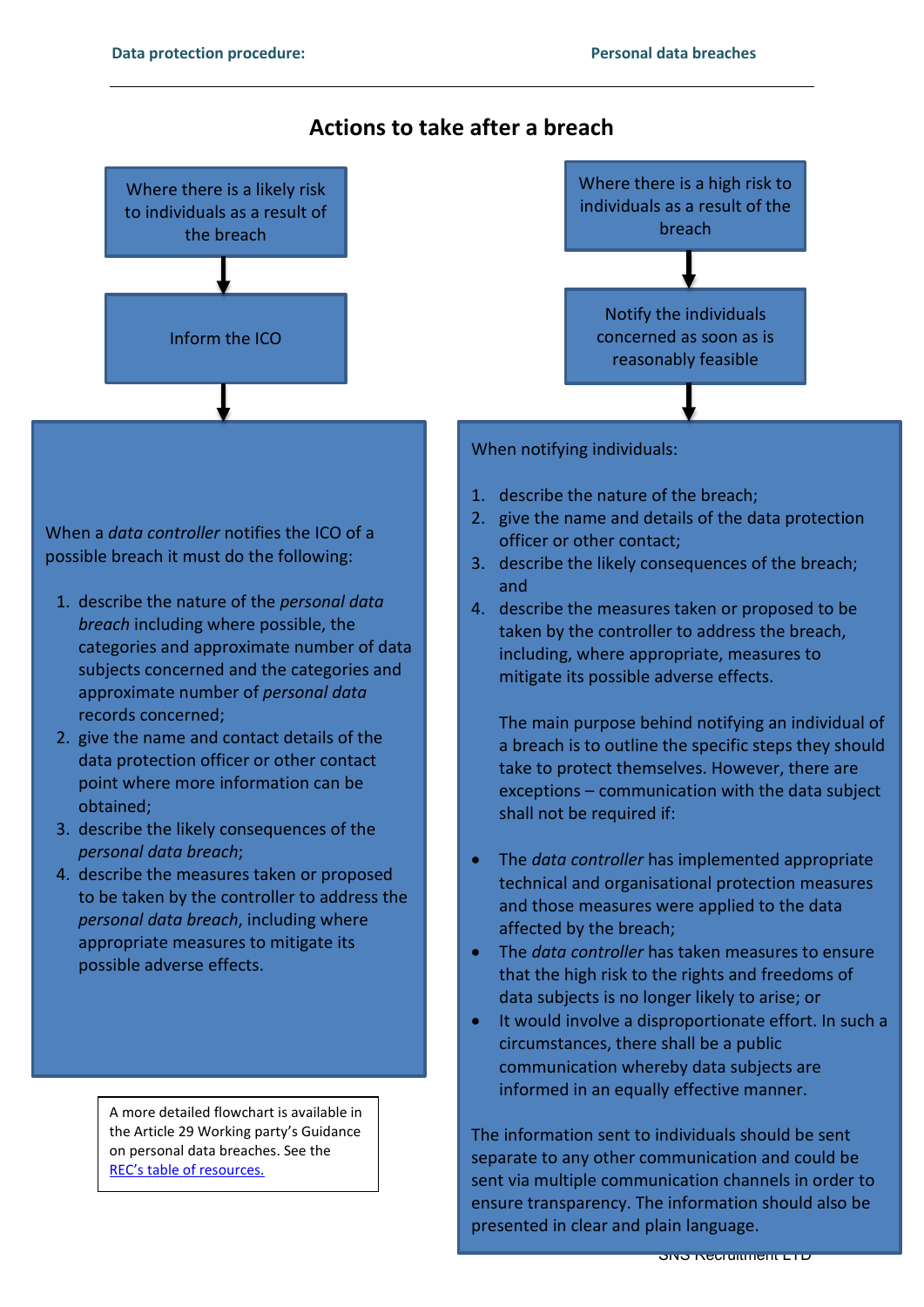Those listed in the Appendix will keep written records of the *processing* activities of the Company. The records must be in writing (which can be in electronic form) and must include the following information:

- The name and contact details of the *data controller* or *data controller*'s representative and any joint controllers;
- The purposes of the *processing*;
- A description of the categories of the data subjects and of the categories of the *personal data*;
- The categories of recipients to whom *personal data* have or will be disclosed to, including to those internationally;
- Any transfers of *personal data* internationally, including the identification of the third country or international organisation to which the data is transferred;
- The envisaged time limits placed on an individual's right to erasure; and
- Where possible, a description of the technical and security measures that have been utilised to alleviate data-related risks.

The Company will also document:

- Information required for privacy notices;
- Records of *consent*;
- Controller-processor contracts;
- The location of *personal data*;
- Data Protection Impact Assessment reports;
- Records of *personal data breaches*;
- Information required for *processing sensitive personal data* or criminal convictions/offences data.

The Company will make these records available to the ICO upon request.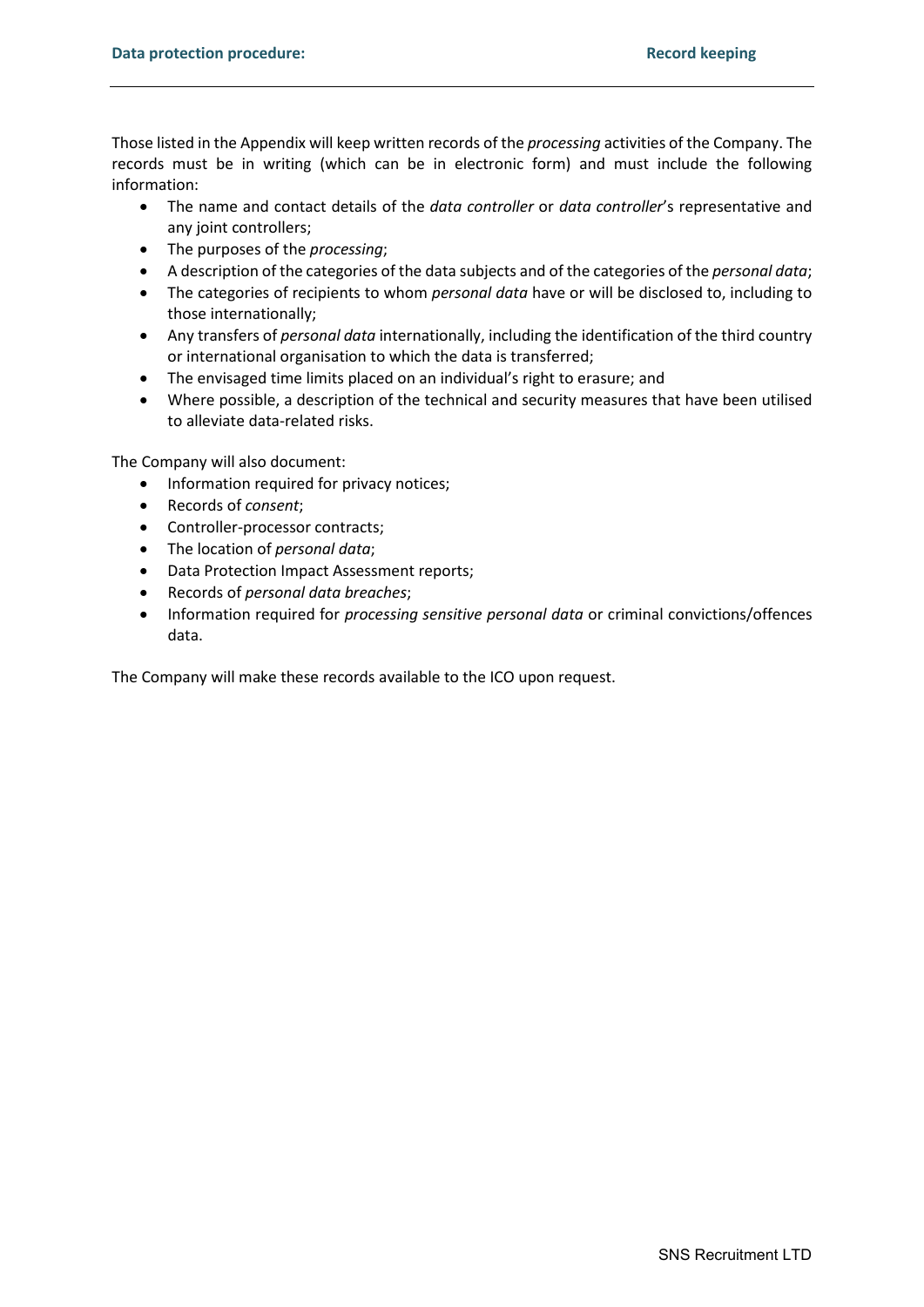Where Company staff receive a complaint from an individual about the use of his or her *personal data* then they should bring this to the immediate attention of those listed in the Appendix.

# **a) The lawfulness of** *processing* **conditions for** *personal data* **are:**

- 1. *Consent* of the individual for one or more specific purposes.
- 2. *Processing* is necessary for the performance of a contract with the individual or in order to take steps at the request of the individual to enter into a contract.
- 3. *Processing* is necessary for compliance with a legal obligation to which the controller is subject to.
- 4. *Processing* is necessary to protect the vital interests of the individual or another person.
- 5. *Processing* is necessary for the performance of a task carried out in the public interest or in the exercise of official authority vested in the *data controller*.
- 6. *Processing* is necessary for the purposes of legitimate interests pursued by the controller or a third party, except where such interests are overridden by the interests or fundamental rights or freedoms of the individual which require protection of *personal data*, in particular where the individual is a child.

## **b) The lawfulness of** *processing* **conditions for** *sensitive personal data* **are:**

- 1. Explicit *consent* of the individual for one or more specified purposes, unless reliance on *consent* is prohibited by EU or Member State law.
- 2. *Processing* is necessary for carrying out data controller's obligations under employment, social security or social protection law, or a collective agreement, providing for appropriate safeguards for the fundamental rights and interests of the individual.
- 3. *Processing* is necessary to protect the vital interests of the individual or another individual where the individual is physically or legally incapable of giving *consent*.
- 4. In the course of its legitimate activities*, processing* is carried out with appropriate safeguards by a foundation, association or any other not-for-profit body, with a political, philosophical, religious or trade union aim and on condition that the *processing* relates only to members or former members (or those who have regular contact with it in connection with those purposes) and provided there is no disclosure to a third party without the *consent* of the individual.
- 5. *Processing* relates to *personal data* which are manifestly made public by the individual.
- 6. *Processing* is necessary for the establishment, exercise or defence of legal claims or whenever courts are acting in their judicial capacity.
- 7. *Processing* is necessary for reasons of substantial public interest on the basis of EU or Member State law which shall be proportionate to the aim pursued, respects the essence of the right to data protection and provide for suitable and specific measures to safeguard the fundamental rights and interests of the individual.
- 8. *Processing* is necessary for the purposes of preventative or occupational medicine, for assessing the working capacity of the employee [NOTE 14], medical diagnosis, the provision of health or social care or treatment or the management of health or social care systems and services on the basis of EU or Member State law or a contract with a health professional and subject to the necessary conditions and safeguards.
- 9. *Processing* is necessary for reasons of public interest in the area of public health, such as protecting against serious cross-border threats to health or ensuring high standards of quality and safety of healthcare and of medicinal products or medical devices, on the basis of EU or Member State law which provides for suitable and specific measures to safeguard the rights and freedoms of the individual, in particular professional secrecy.
- 10. *Processing* is necessary for archiving purposes in the public interest, scientific or historical research purposes or statistical purposes, which shall be proportionate to the aim pursued,